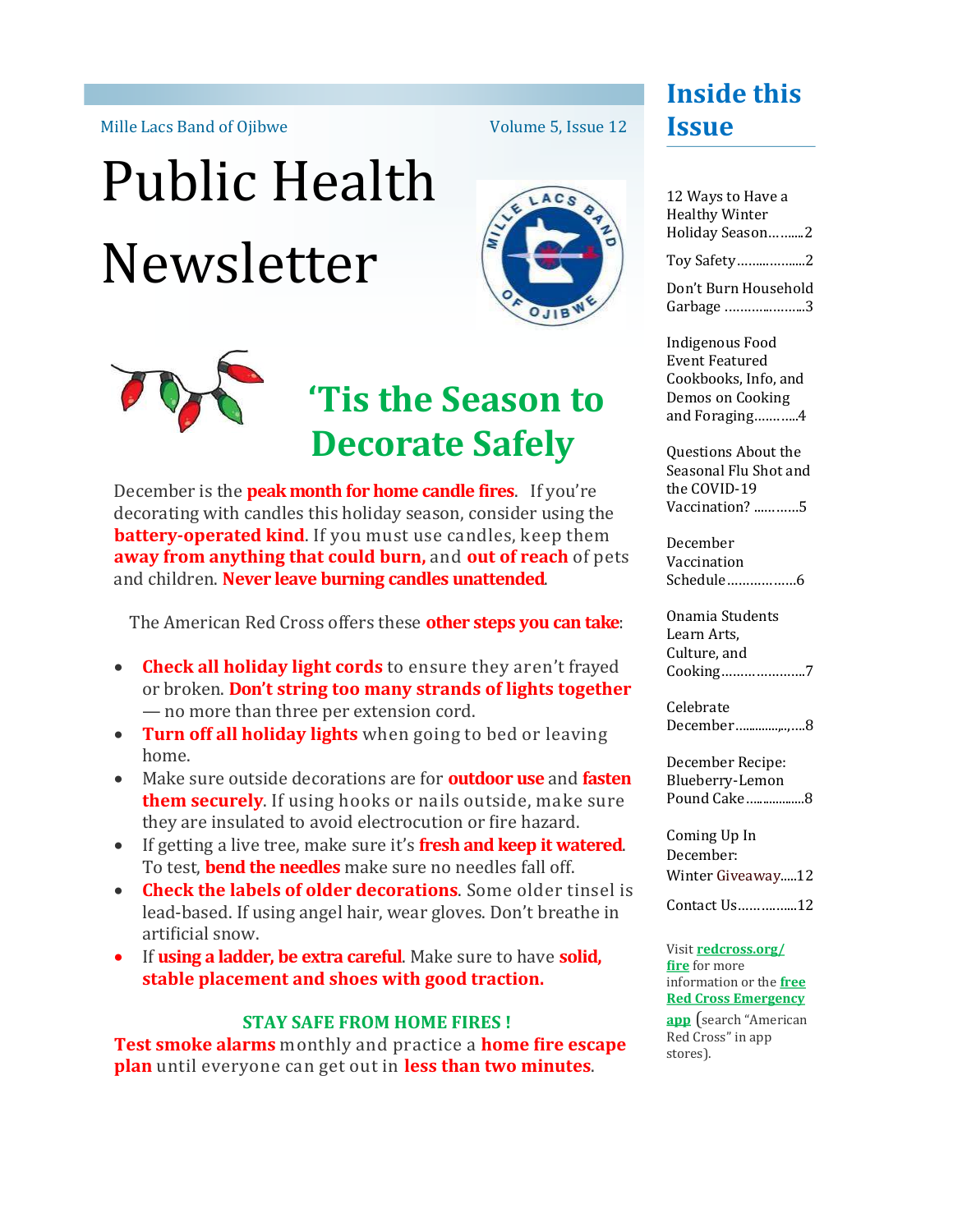### **December: 12 Ways to Have A Healthy Winter Holiday Season**



#### **Brighten the winter holidays by making health and safety a priority so you can enjoy the celebrations!**

**Fight germs —** Wash hands often with soap and water for at least 20 seconds, if possible.

**Bundle up to stay dry and warm —** Wear light, warm layers, gloves, hats, scarves, and waterproof boots.

**Manage stress —** Give yourself a break if you feel stressed, or overwhelmed. Find support ,and get plenty of sleep.

**Don't drink and drive or let others drink and drive —** Choose not to drink and drive and help others do the same.

**Be commercial tobacco -free —** Smokers have greater health risks, but nonsmokers are also at risk when exposed to smoke.

**Always fasten seat belts —** Always buckle up and fasten in children using appropriate seat or seat belt. Passengers, too.

**Get medical exams and screenings** — Ask your health provider what you need; update your medical history.

**Get your vaccinations** — Get a seasonal flu vaccine every year and ask your doctor if you have any questions.

**Monitor children** — Keep potentially dangerous toys, drinks, household items and other objects out of children's reach.

**Practice fire safety** — Don't leave fireplaces, space heaters, food cooking, or candles unattended. Have an emergency plan.

**Prepare food safely** — Wash surfaces and hands often, avoid cross-contamination, cook foods to proper temperatures and refrigerate foods quickly.

**Eat Healthy, Stay Active** — Eat fruits and vegetables; cut fat, salt and sugar. Be active and help kids amd teens be active, too.

> *Information above adapted from the CDC website at: www.cdc.gov.*

### **Toy Safety**

Seeing a child's face light up as they open a gift may bring you just as much joy as it brings them. But **don't sacrifice safety** just because a toy looks cute or cool. **Consider safety when choosing toys and gifts, especially for those who are vey young.**

#### **Here are some tips:**

**Choose plush over pointy toys,** and avoid small parts, spikes, ropes and cords.

**Be careful with antique toys,** as older toys may contain lead or toxic paints, or may not be meet safety standards.

**Remove any tags, bags, ribbons, or packaging**  that may be a choking hazard for small children. Discard all unnecessary packaging after opening gifts and toys.

#### **Follow age recommendations.**

These may vary but provide basic guidelines for the ages that can use the toys safely and enjoyably.

*Information on sidebar adapted from: www.mana.md.*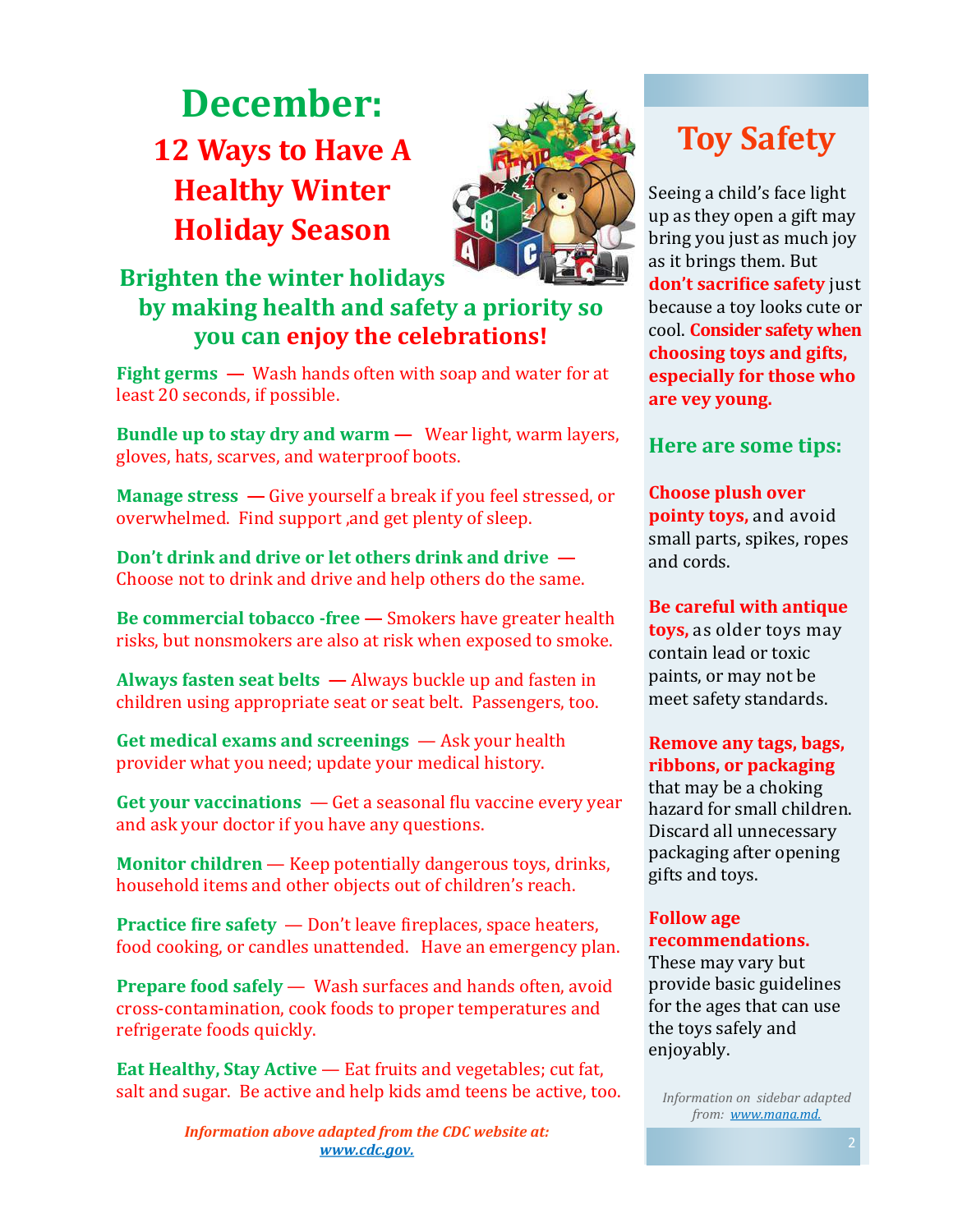## **Don't Burn Household Garbage**

**You might think that burning garbage is better than burying it in a landfill site, but it isn't** — not in your

wood-burning stove, furnace, fireplace, or in a back-yard burn barrel.

Food and beverage packaging is one of the biggest sources of household garbage. Even burning paper products can be risky because of **chemical contamination**. **Diapers, coated cardboard, box board, and magazines** typically all **contain plastics.** The **inks** on colored paper may also be a problem. **Even clean-looking paper and cardboard** can send pollutants into the environment when burned. A good way to cut garbage output is to **reduce the amount of packaging.** Then harmful pollution is prevented from the get-go!

Most paper and plastics can be recycled. **Recycling is far kinder to the environment than burning because it doesn't pollute the air and it provides the raw material for many new products.** Clean scrap lumber and shipping pallets can be cut up and split for kindling if the pieces are unpainted and uncoated.

### **Please do not burn:**

- **Garbage of any kind.**
- **Treated, painted, or coated wood.**
	- **Plywood or particle board.**
		- **Railroad ties.**

Unlike seasoned firewood, household garbage contains a whole range of materials and chemicals. **Burning garbage doesn't destroy those chemicals—it changes** 

**them into a toxic cocktail, with unpredictable and harmful chemical reactions.**

**Dioxin is just one of the many pollutants** produced by burning garbage. It is the **same chemical as Agent Orange used during the Vietnam War**. In Minnesota, a recent survey shows that **45 percent of rural Minnesota residents still burn their garbage**. Airborne dioxin settles in **soils, water, and vegetation**, where **livestock and fish** can eat it.

**This highly toxic cancer-causing** agent does not break down. It builds up in the fats in the body of these animals and is concentrated by them, for example with a cow and its milk, and even in human mother's milk. When people eat meat and dairy products, the dioxin is absorbed. In fact, **over 90 percent of all human dioxin uptake comes from meat and dairy consumption.**

#### **Burning garbage hurts the environment, your health, and your wood-burning system.**

*Information on this page adapted from article provided by Charlie Lippert, Mille Lacs Band of Ojibwe DNR.* 





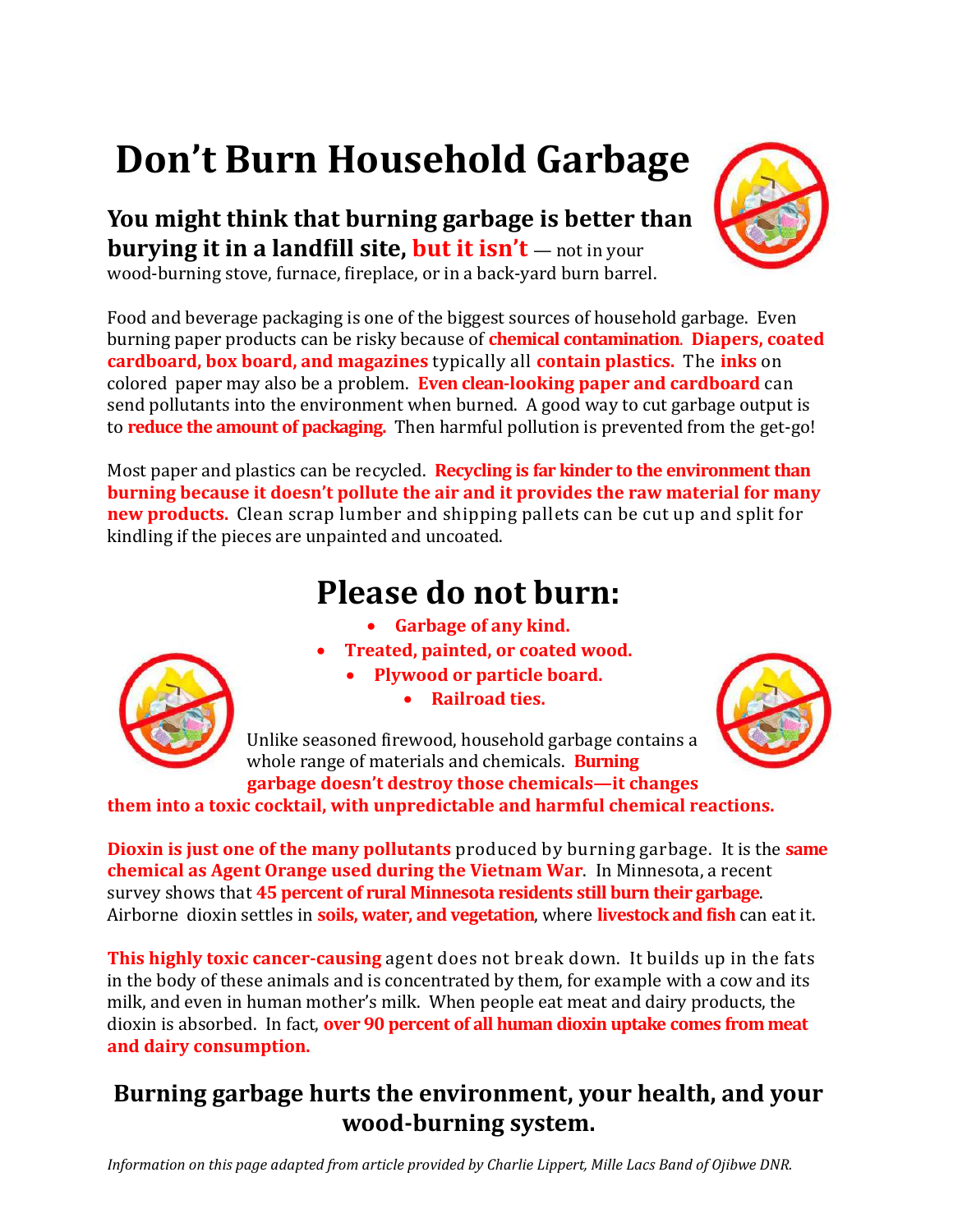

Indigenous Food Event on November 13 at the Mille Lacs

Indian Museum, featuring cooking demos by Chef Elena Terry of Wild Bearies, an

**Indigenous Food Event Featured Cookbooks, Info, and Demos on Cooking and Foraging** 



educational, community outreach nonprofit that strives to bring ancestral foods to communities in a nurturing and nourishing way. "Gather," a documentary on the growing movement among Native Americans to reclaim their identities through food sovereignty was aired. Author Alisha Hart signed copies of her cookbook.

Photos, above: Top right, Chef Elena Terry demonstrating indigenous cooking. Above right, watching the documentary, "Gather." Top left; Chef Elena Terry preparing squash and sweet potato parfait. Insert, bottom center; cover of "The Good Berry Cookbook." Center, Chef Elena Terry and cookbook author Alisha Hart displaying a tray of chocolates made by Chef Terry from a recipe in "The Good Berry Cookbook."

This event was a collaborative effort between the Mille Lacs Indian Museum and the Mille Lacs Band of Ojibwe Public Health Department.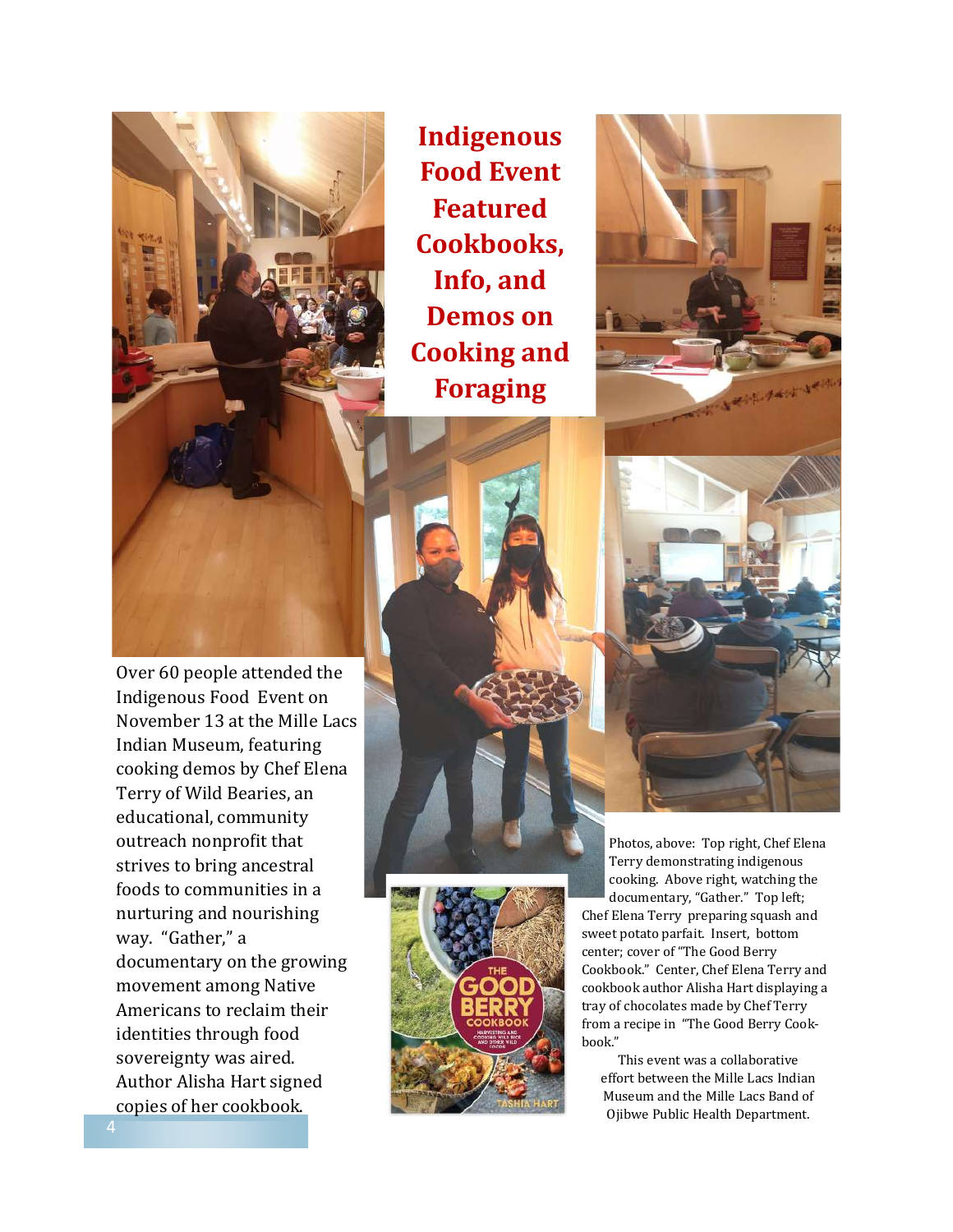### **Questions about the seasonal flu shot and the COVID-19 vaccination?**



#### **This year experts believe that the seasonal flu could return and could be severe.**

#### **Q: Do I need the seasonal flu shot if I have had the COVID-19 vaccine? Will the shots interfere with each other?**

The seasonal flu and COVID-19 are **different diseases so you need both vaccines** to be protected from each one. A seasonal flu shot provides a specific 'key' that unlocks an immune response to protect against seasonal influenza. A COVID-19 vaccine provides a different 'key' that also unlocks an immune response to protect against COVID-19. There is no "master key" that works for all viruses. **The seasonal flu shot will not counteract the COVID-19 vaccine.**

#### **Q: Can the flu vaccine reduce the risk and severity of COVID-19?**

There is more to learn, but according to **a recent study** published by The American Journal of Infection Control, patients who received a seasonal flu shot were found to have **24% lower odds of testing positive for COVID-19.** According to that same study, getting the seasonal flu vaccine can **make your immune system stronger to fight COVID-19**.

#### **Q: Can I get the flu and COVID-19 vaccine or booster at the same time?**

**It is possible, and it is up to you.** According to the CDC, history shows that getting multiple shots at the same time **should not cause worse side effects**. But **this does not mean that you will not experience any side effects.** It may be wise to get one shot in each arm. The Mille Lacs Band of Ojibwe Public Health Department suggests that you **consider getting your seasonal flu and COVID-19 vaccine immunizations on different days.** If you have any concerns, **talk to your provider** about flu vaccines and possibly separating the vaccinations.

#### **Q: Who should get the seasonal flu shot?**

The CDC recommends that **everyone 6 months of age and older should get a seasonal flu shot**  every year. **Flu strains change and the body's immune protection declines over time.** This is **especially important for people at high-risk.** For example, now more than ever they recommend that **children get the seasonal flu vaccine this year**. Talk to your provider if you have any questions about vaccinations, **particularly for those at high risk**.

#### **Q: When is the best time to get the seasonal flu shot?**

It takes about **two weeks after getting vaccinated for your body to develop the antibodies** to provide protection against the seasonal flu. That is why you should consider getting a seasonal flu vaccination before the virus spreads in your community.

*Information on this page adapted from the Each Breath blog of the American Lung Association at: www.lung.org with recommendations from the MLBO Public Health Department.*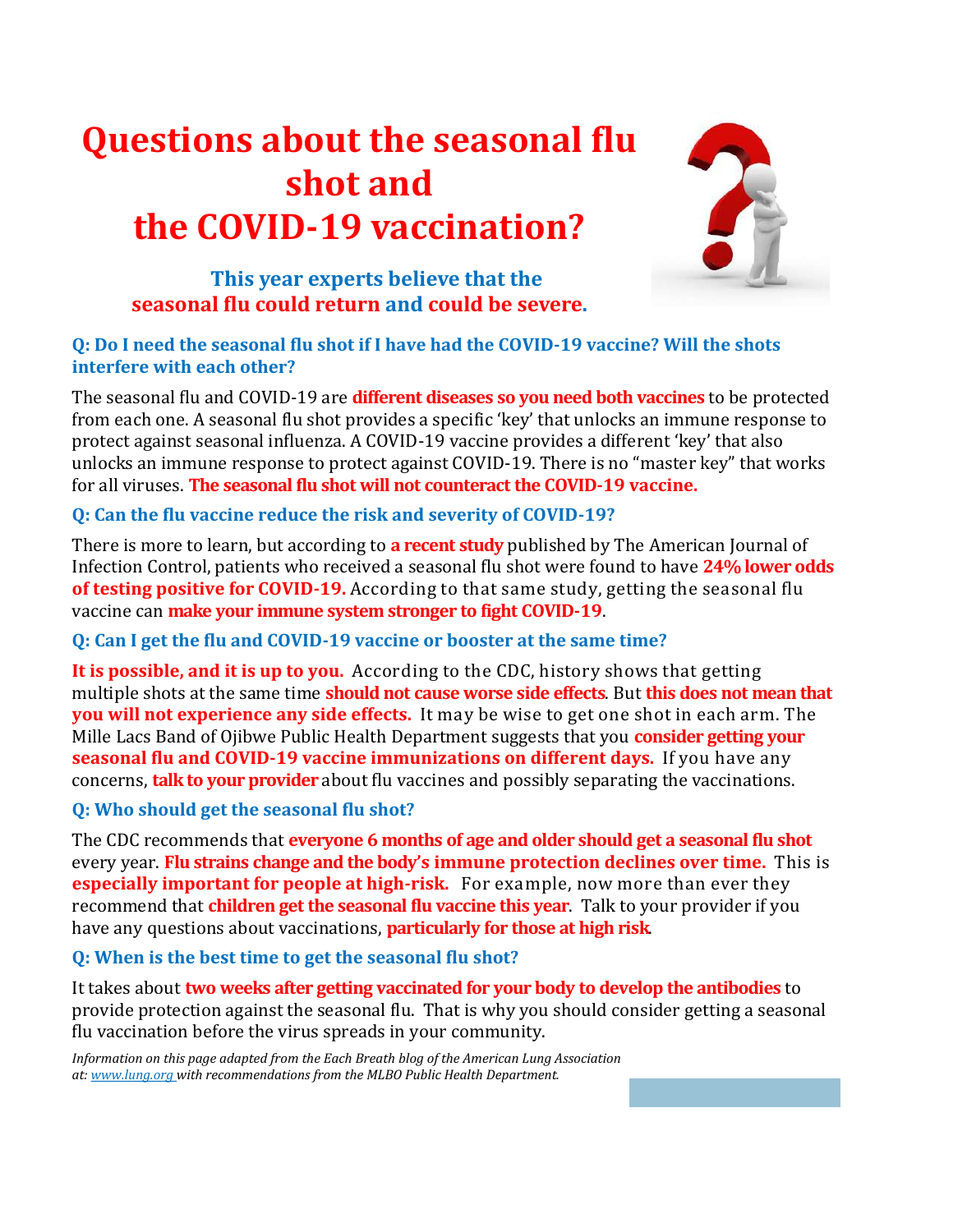### **December Vaccination Schedule**

Mille Lacs Band of Ojibwe Health & Human Services

### **Vaccination Clinics**

December 8th 2021 at D3 **Hinckley Grand Casino** 

10am-2pm

December 10th 2021 at D2 **East Lake Community Center** 9am-11am

December 17th 2021 at D1 **Ne-la-Shing Clinic** 

8am-5pm We will be offering all 3 vaccines for 1st, 2nd, and 3rd doses.

If you received your 1st Covid-19 Vaccination on 11/15/21 you will need to return to NIS on 12/17/21 for your 2nd dose.

**Please Call:** 320-532-1984 to Reserve your dose Don't forget to bring your **Vaccination** Card!

#### **Pfizer**

- $\Rightarrow$  Pfizer 1st and 2nd doses 12 years and up (under 18 must have a parent or guardian present)
- $\Rightarrow$  Pfizer 3rd dose anvone who received their 2nd dose December 2020 to June 17th 2021
- $\Rightarrow$  Pfizer Pediatric dose 5 years old to 11 years old (MUST have a parent or guardian present).

#### **Moderna**

 $\Rightarrow$  Moderna 1st and 2nd doses 18 years old or older

 $\Rightarrow$  Moderna 3rd dose 18 year old and up if you received your 2nd dose between December 2020 & June 17th 2021.

#### **Janssen**

- $\Rightarrow$  Janssen (Johnson and **Johnson) 1st dose** 18 years old and up
- ⇒ Janssen 2nd dose 18 years old and up if you received your first dose on or before September 15th.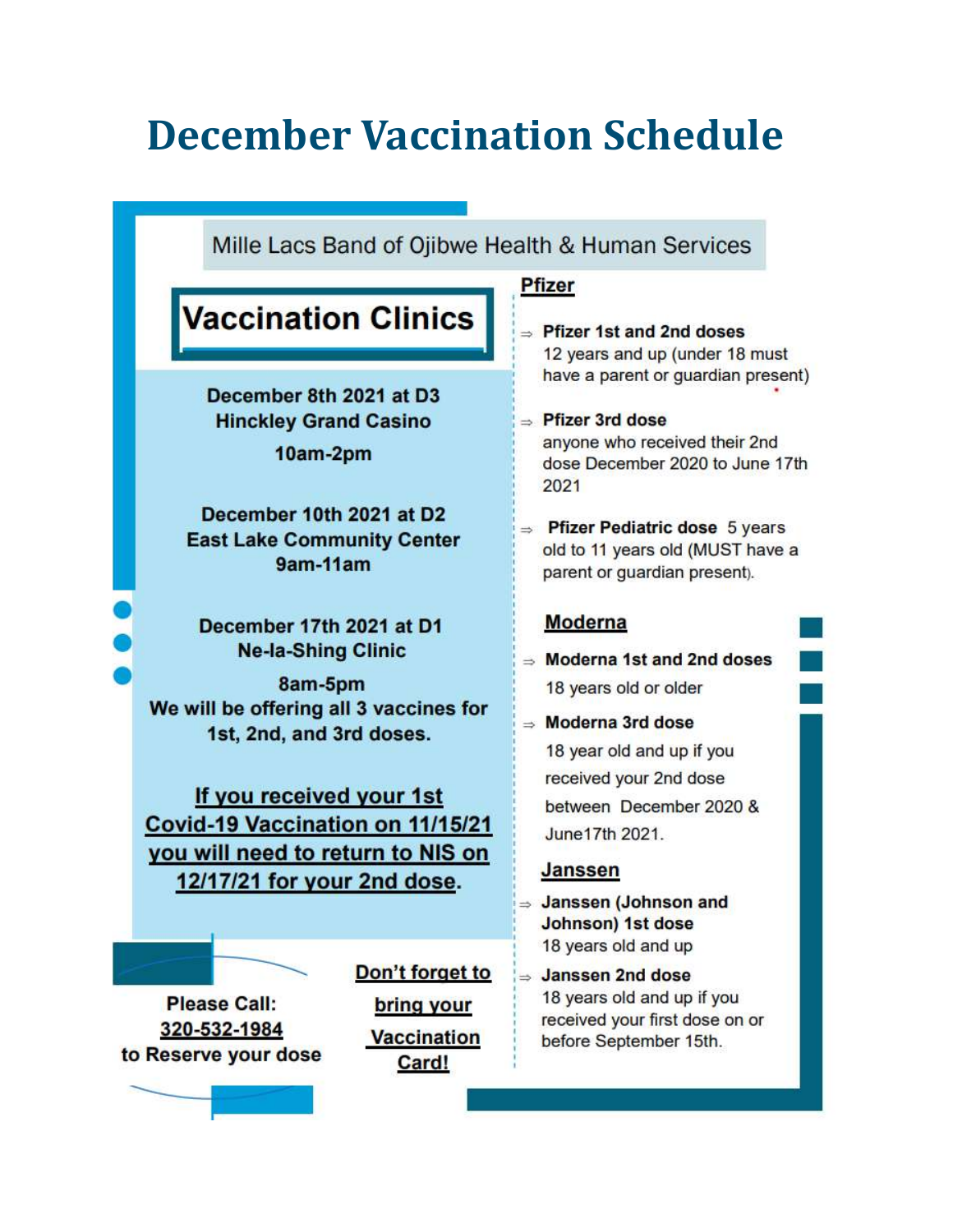### **Onamia Students Learn Arts, Culture, and Cooking**

Students at Onamia Schools continue learning and practicing indigenous arts and culture as well as international cooking skills through the Community Education Program. Photo top right: a student displays a completed pillow made with an indigenous design influence. Photo bottom left: students learn to make falafel during one cooking activity.

isc.

Photo, above: some of the healthy ingredients used for the meal.

Ingredients and healthy food provided by Mille Lacs Band of Ojibwe Public Health through grant funds from Minnesota Department of Health.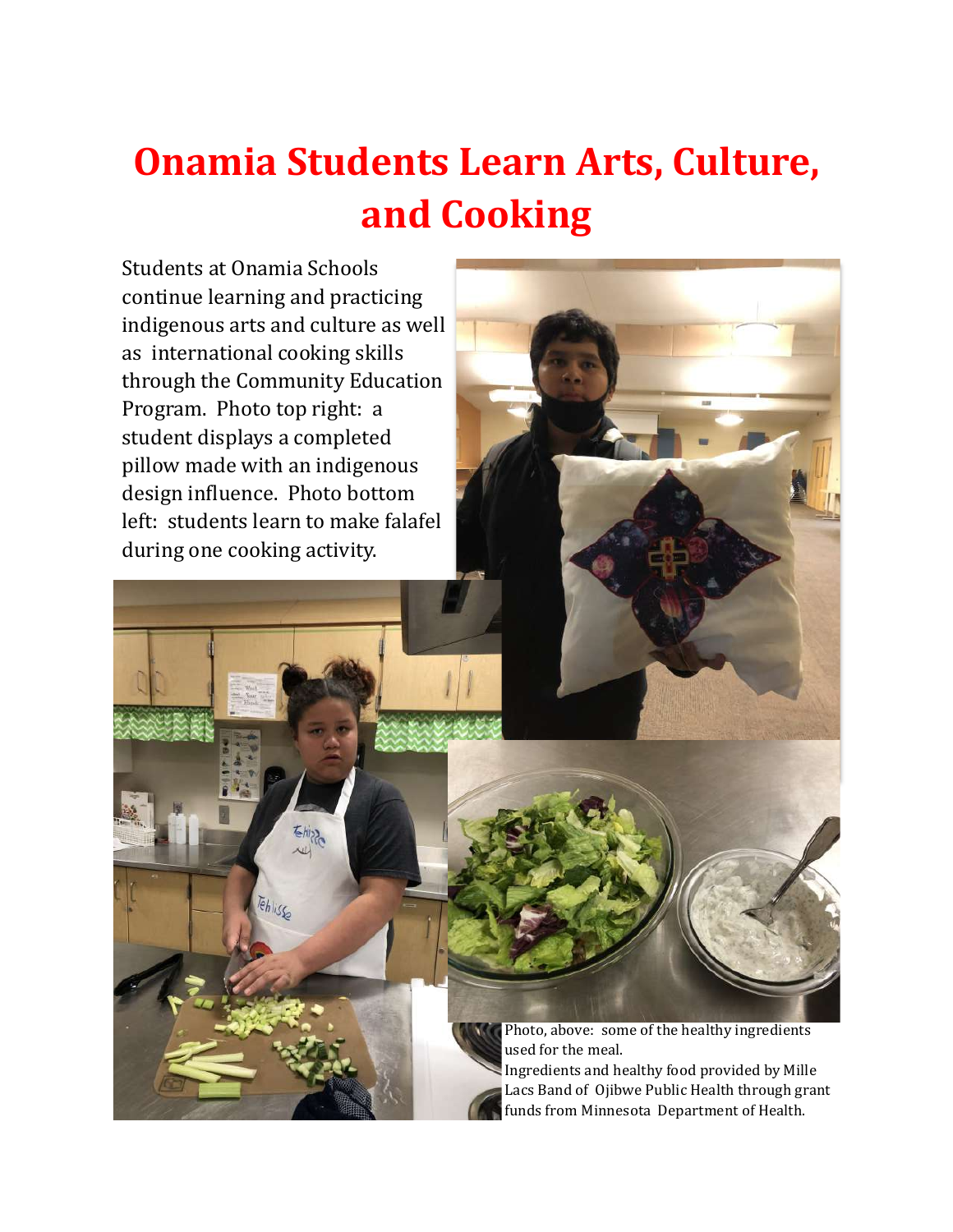

### **Celebrate December!**

December 1 — Eat a Red Apple Day

December 4 — Wear Brown Shoes Day

December 7 — Letter Writing Day

December 9 — National Pastry Day

December 12 — International Children's Day

December 14 — Roast Chestnuts Day

December 17 — National Maple Syrup Day

December 21 — National Crossword Puzzle Day

December 27 — National Bicarbonate of Soda Day

December 31 — Make Up Your Mind Day

### **December Recipe:**

**Blueberry-Lemon** 

**Pound Cake** Makes 8 Servings



#### **This healthy pound cake recipe isn't just delicious — it also requires only one bowl to make.**

#### **INGREDIENTS:**

- 3/4 C granulated sugar
- 5 T unsalted butter, at room temperature
- 3 large eggs, at room temperature\*
- 3/4 C part-skim ricotta cheese (or substitute Greek yogurt)
- $\bar{2}$ T lemon zest<br>• 2 T lemon juice
- 2 T lemon juice plus 1 t, divided<br>• 1 t vanilla extract
- 1 t vanilla extract<br>• 1 1/2 cups white y
- $11/2$  cups white whole-wheat flour
- 2 t baking powder<br>• 1/2 t salt
- $1/2$  t salt
- 2<sup>'</sup>C fresh blueberries
- 2 T packed confectioner's sugar

#### **DIRECTIONS:**

1. Preheat to 350 degrees. Coat a 9X5-inch loaf pan with cooking spray and line the bottom with parchment paper. 2. Beat sugar and butter in a large bowl with an electric mixer on medium-high speed until creamy. (This is important.) 3. Beat in eggs, one at a time, until fully incorporated. 4. Reduce the mixer speed to medium-low and beat in ricotta, lemon zest, 2 T lemon juice and vanilla until just combined.. 5. Sprinkle flour on top, then evenly sprinkle baking powder and salt over the flour. 6. With the mixer on slow speed, beat until almost combined. 7. Add the blueberries and gently fold into batter. 8. Pour into prepared pan. 9. Bake the cake until starting to brown around the edges and a tester inserted in the center comes out clean, about 1 hour. 10. Let cool in the pan on wire rack for 20 minutes. 11. Run a knife around the edge to loosen the cake, then invert it onto the rack. Carefully turn right-side up. Let cool completely 12. Clean the bowl, add confectioners' sugar and whisk in the remaining 1 t of lemon juice until smooth. 13. Brush the glaze on the cake.

\* Room-temperature eggs make cakes fluffier. Place cold eggs in a bowl of lukewarm water for about 5 minutes before using.